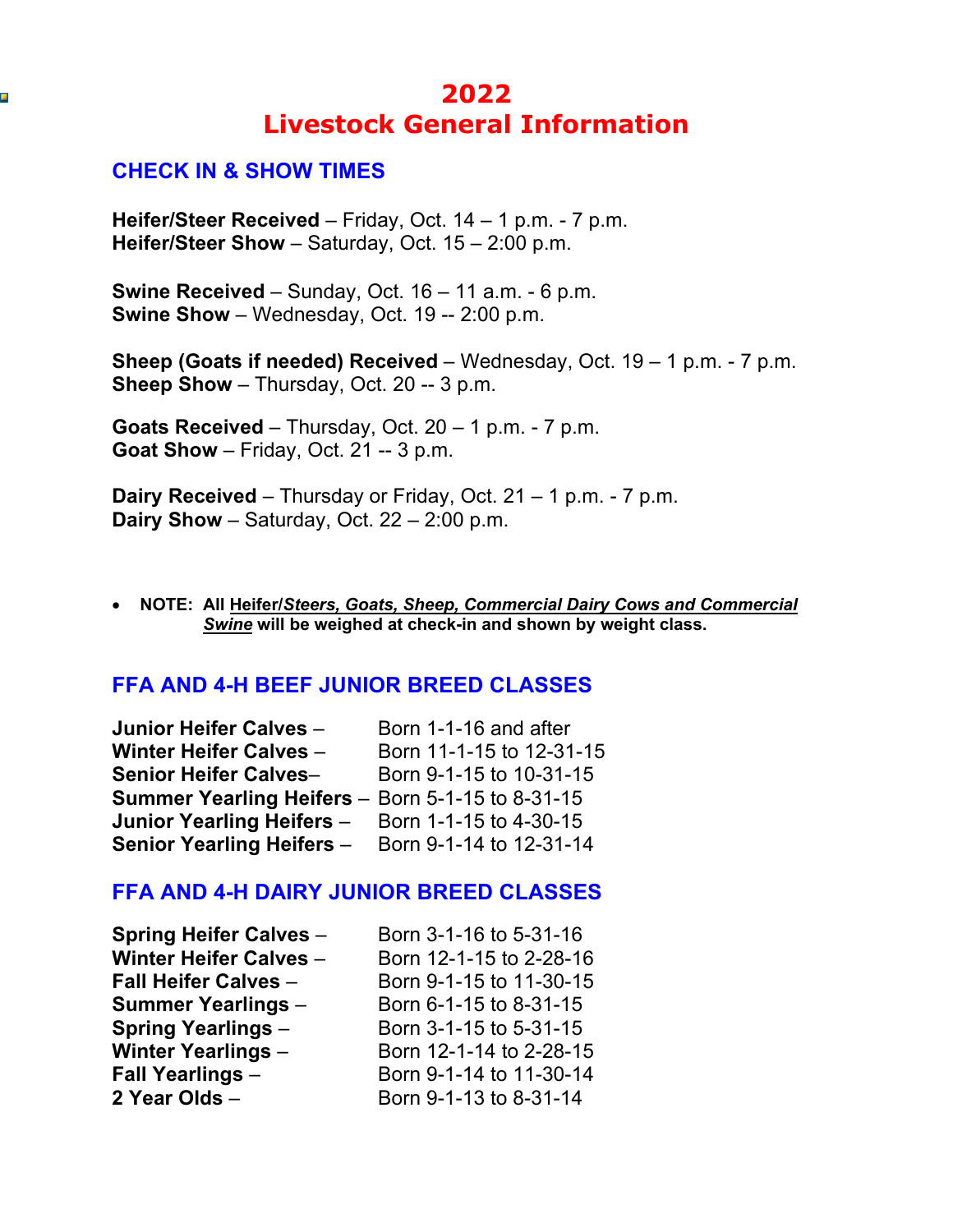**3 Year Olds** – **Born 9-1-12 to 8-31-13 4 Year Olds** – Born 9-1-11 to 8-31-12 Aged Cows – Born on or before 8-31-11

### **PRIZES INCLUDING SHOWMANSHIP – EACH BREED**

\$40------\$35------\$30------\$25------\$20 Champion in each Breed--- Ribbon and \$60 Reserve Champion in each Breed--- Ribbon and \$30 Belt Buckles Awarded to Winners in all Showmanship Categories (except College Age – prize money only)

# **SHOWMANSHIP – ALL LIVESTOCK ENTRIES**

Established classes in which prizes will be awarded are for any breed with five (5) or more entrants. Number of entries will determine number of classes in showmanship. Classes based on grades of students. Must be 3 or more college age participants (i.e. Dairy) to have a showmanship class.

# **GENERAL REQUIREMENTS**

All livestock entering the Exchange Club Fair must meet Georgia Department of Agriculture Health Regulations on the moving of livestock in-state and interstate. Health papers must be shown at check-in.

State inspectors will be on hand to enforce the above rules and regulations set up by the Georgia Department of Agriculture governing all livestock in Georgia Fairs.

No animal will be treated or tested at the Fair Grounds.

# **SPECIAL NOTES**

### **McDuffie Feed Seed & Fertilizer, Inc. of Thomson, GA supplies all the animal feed.**

#### **Possible Accomodations:**

**Baymont Inn & Suites,** 2905 Riverwest Drive, I-20 Exit 200 (Riverwatch Parkway), Augusta, GA 30907, Tel. 706-733-5900, provides a reasonable rate per night (plus taxes/fees) for overnight stays during the Fair. Amenities include complimentary full hot breakfast, free wireless internet, microwave, full size refrigerator, coffee maker, 37" LCD LG Flat panel TV's with HBO, and outdoor